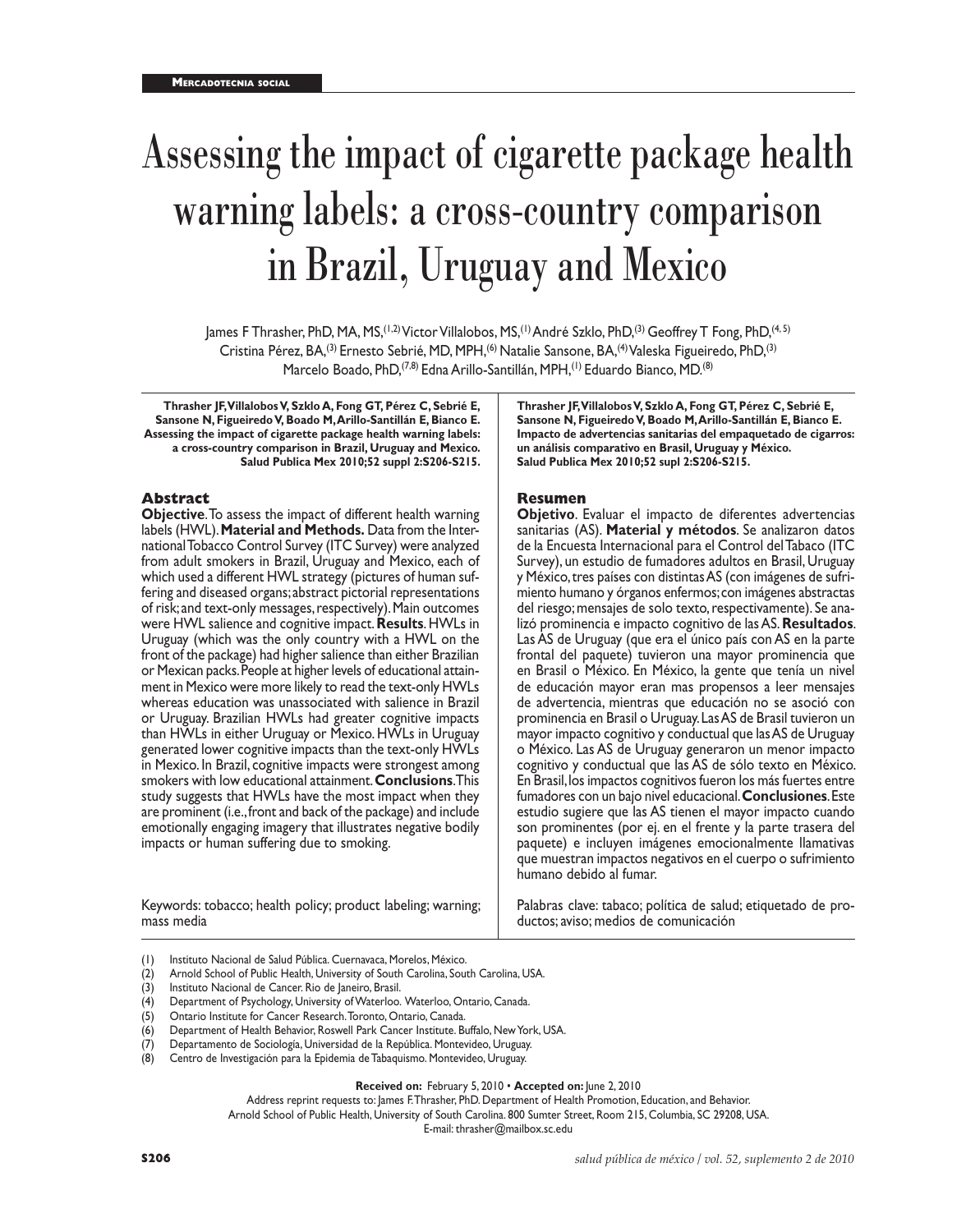The World Health Organization's Framework<br>Convention on Tobacco Control (WHO-FCTC)<br>promotes the use of strong offective health warning promotes the use of strong, effective health warning labels (HWLs) on tobacco product packaging in order to inform smokers and potential smokers of the health risks of smoking.<sup>1</sup> In particular, the WHO-FCTC stipulates that HWLs on cigarette packaging "should be 50% or more of the principal display areas but shall be no less than 30%" and "may be in the form of or use pictures or pictograms."<sup>2</sup> Recent research supports these standards, with consistent evidence that warning labels that combine pictures and text are more effective than text-only messages in engaging smokers, increasing their knowledge about risks, promoting quitting, and decreasing demand for cigarettes.3-11 However, further research is needed to assess which pictorial HWL formats and content work best, as well as to assess the potential modification of these effects by subgroup characteristics that contribute to tobacco-related health disparities.

Little is known about whether some types of pictorial images on cigarette packs are more likely than other types to influence smokers' knowledge, attitudes, and behaviors. However, focus groups in Canada,<sup>12</sup> as well as experimental research in the US,<sup>13</sup> Mexico<sup>14</sup> and Brazil<sup>15,16</sup> suggest that gruesome imagery has greater impact than abstract imagery. This finding is supported by surveys of adult smokers in Uruguay, Thailand, and Australia, which suggest that after each country instituted pictorial HWLs for the first time, the warnings had a lower impact in Uruguay than in the other countries.\* This difference can be attributed to the relatively abstract imagery of HWLs in Uruguay (Figure 1), which contrasts with the more gruesome illustrations of smoking consequences in the other countries.

|                          |                                                           |             | <b>Brazil (2009)</b>                                                                                      | Uruguay (2008)                                                                                                                                                                                                                                  | México (2008)                                                                               |  |  |
|--------------------------|-----------------------------------------------------------|-------------|-----------------------------------------------------------------------------------------------------------|-------------------------------------------------------------------------------------------------------------------------------------------------------------------------------------------------------------------------------------------------|---------------------------------------------------------------------------------------------|--|--|
|                          | HWL size as                                               | Front       | None                                                                                                      | 50%                                                                                                                                                                                                                                             | None                                                                                        |  |  |
|                          | % of principal<br>display areas                           | <b>Back</b> | 100%                                                                                                      | 50%                                                                                                                                                                                                                                             | 50%                                                                                         |  |  |
| format                   | Pictures                                                  |             | Yes                                                                                                       | Yes                                                                                                                                                                                                                                             | No                                                                                          |  |  |
| <b>HWL</b><br><b>HWL</b> | Years of exposure to<br>format at data collection         |             | 7 (2002-2009)                                                                                             | 2 (2006-2008)                                                                                                                                                                                                                                   | 4 (2004-2008)                                                                               |  |  |
| content                  | Pictorial image type<br>(number of message<br>variants)   |             | Diseased organs (4) & human suffe-<br>ring imagery (4), abstract imagery (2),<br>each with different text | Abstract imagery (4), each with<br>different text                                                                                                                                                                                               | Text only (3)                                                                               |  |  |
|                          | Example HWLs                                              |             | O Ministério da Saúde adverte:<br><b>FUMAR CAUSA</b><br>CÂNCER DE LARINGE.<br>800 703 7033                | 뼕<br>Элек<br><b>KENT</b><br><b>BLUE 8</b><br><b>20 CIGARRILLOS RUBIOS</b><br>El humo de tabaco<br>estalla en tu cuerpo<br>en el de guienes<br>conviven contigo<br>multiplicando la<br>probabilidad de<br>adecer cáncer!<br>o infarto al corazón | MILD FLAVOR<br>0<br><b>FUMAR ES CAUSA</b><br><b>DE CANCER Y</b><br><b>ENFISEMA PULMONAR</b> |  |  |
|                          | Quit line mentioned                                       |             | Yes                                                                                                       | Yes                                                                                                                                                                                                                                             | No                                                                                          |  |  |
|                          | Years of exposure to<br>HWL content at data<br>collection |             | 5 (2004-2009)                                                                                             | $1(2007-2008)$                                                                                                                                                                                                                                  | 4 (2004-2008)                                                                               |  |  |

**Figure 1 Cigarette package health warning label (HWL) characteristics in Brazil, Uruguay & Mexico, 2008-2009**

<sup>\*</sup> Thrasher JF, Villalobos V, Cummings KM, Borland R, Yong H-H. Smokers' reactions to health warnings labels with pictorial imagery in Uruguay, Thailand and Australia: Does fear arousing content matter? Under review.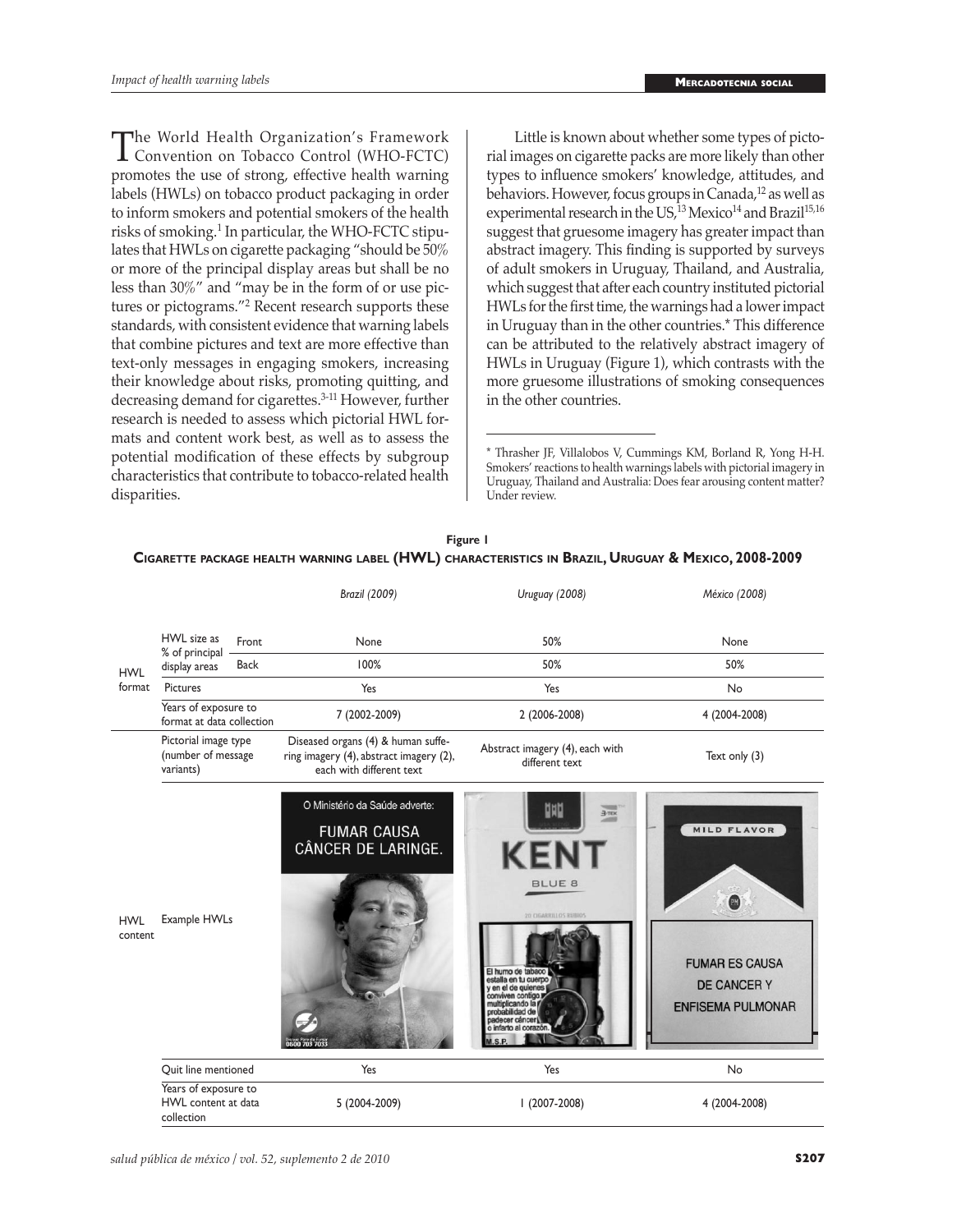*Thrasher JF y col.*

Research has generally not examined whether HWLs formats have different effects across sociodemographic groups within different countries. As tobacco policies and programs have been implemented in highincome countries, smoking has become concentrated within socially disadvantaged groups.<sup>17</sup> This disparate concentration may also occur in low- and middleincome countries unless policies and programs have even impacts or help offset disparities that arise from certain interventions, including communication interventions to which low SES populations have lower levels of exposure or are less responsive. Warning labels potentially communicate health risks to smokers across all SES groups, and picture warning labels may reach an even greater audience as they overcome issues with literacy.8,18 As such, health warning labels could help prevent and/or remediate smoking-related tobacco disparities. In this regard, studies of the differential impact of mass media campaigns are suggestive. Some mass media campaigns impact high- but not low-SES groups;19 however, other research has found that emotionally evocative ads and testimonials appear to work better among lower than higher SES groups.<sup>20</sup> A key research question for the future development of HWL messaging policies is whether pictorial HWLs are better than text-only HWLs in influencing low SES groups, and whether testimonial and emotionally evocative pictorial HWLs may do this more effectively than other types of pictorials. We address this question in this article by analyzing data from International Tobacco Control Policy Evaluation Project (ITC Project) surveys in three Latin American countries with HWLs that likely vary in emotional intensity that they provoke.

# **Health warning labels and the tobacco control context in Brazil, Uruguay and Mexico**

At the time of ITC survey data collection in 2008- 2009, the health warning labels in Brazil, Uruguay and Mexico were quite different (Figure 1). In Brazil, HWLs covered 100% of the back of each cigarette pack, whereas they covered 50% of the back in Uruguay and Mexico. Unlike Brazil and Mexico, Uruguay's HWL also covers the front of the pack. Brazil has had pictorial warning labels since 2002,<sup>21</sup> which were revised in 2004 and again in 2009,16 after the current study data were collected.16 The 2004 HWLs included four images of human suffering, four images of gruesome diseased organs and death, and two abstract representations of poison (dead rat) and impotence (limp cigarette). Uruguay implemented its first round of eight pictorial HWLs in 2006, with a second round in 2008, and sub-

sequent rounds after data were collected. The first two rounds of pictorial HWLs consisted of abstract representations of smoking-related consequences, which in the second round took the form of a vial with skull and crossbones, dynamite, and a tombstone. The text-only HWLs in Mexico have been in existence since 2004, and include three messages (Smoking causes cancer and emphysema; Quitting smoking reduces important health risks; Smoking during pregnancy increases risk of premature birth and low birthweight babies).

This paper uses cross-sectional data from these three countries with distinct HWL policies in order to explore the following hypotheses: 1) In Mexico, which has text-only HWLs, greater HWL salience and cognitive impact will be associated with higher educational attainment, whereas these associations will be negative in Brazil and Uruguay, which have pictorial HWLs; 2) In Uruguay, which is the only country with a HWL on the front of the package, HWL salience will be greater than in other countries; In Brazil HWLs will be more salient than in Mexico, due to having more space dedicated to the HWL; 3) The cognitive and behavioral impact of HWLs will be greater in Brazil than in Uruguay, which will be greater than in Mexico.

# Material and Methods

*Study sample:* As part of the International Tobacco Control Policy Evaluation Project (ITC-Project), data were collected from adult smokers in Brazil (Wave 1, April to June 2009), Uruguay (Wave 2, September to December 2008), and Mexico (Wave 3, November to December 2008). At the time of analysis, there was only one survey wave for Brazil, which occurred when its HWLs had included pictorials for seven years; hence, we selected the most recent ITC survey administrations in Uruguay and Mexico, so that the length of time that participants would have been exposed to the HWLs was as comparable as possible (since 2006 and 2004, respectively). In Brazil, telephone-administered surveys were conducted with adult smokers using an area stratified random sampling strategy, yielding a representative sample of 1 215 smokers who lived in three of the four largest cities in Brazil (Rio de Janeiro, Porto Alegre, and Sao Paulo). For Brazil, the household telephone contact rate was 31.7% and the cooperation rate among smokers identified as eligible was 85.2%. Eligible smokers were those who smoked at least monthly and at least 100 lifetime cigarettes. The Uruguayan and Mexican administrations of the ITC surveys were conducted using a similar stratified, multi-stage sampling strategy that involved face-toface interviews with randomly selected adult smokers, defined as those who had smoked at least once during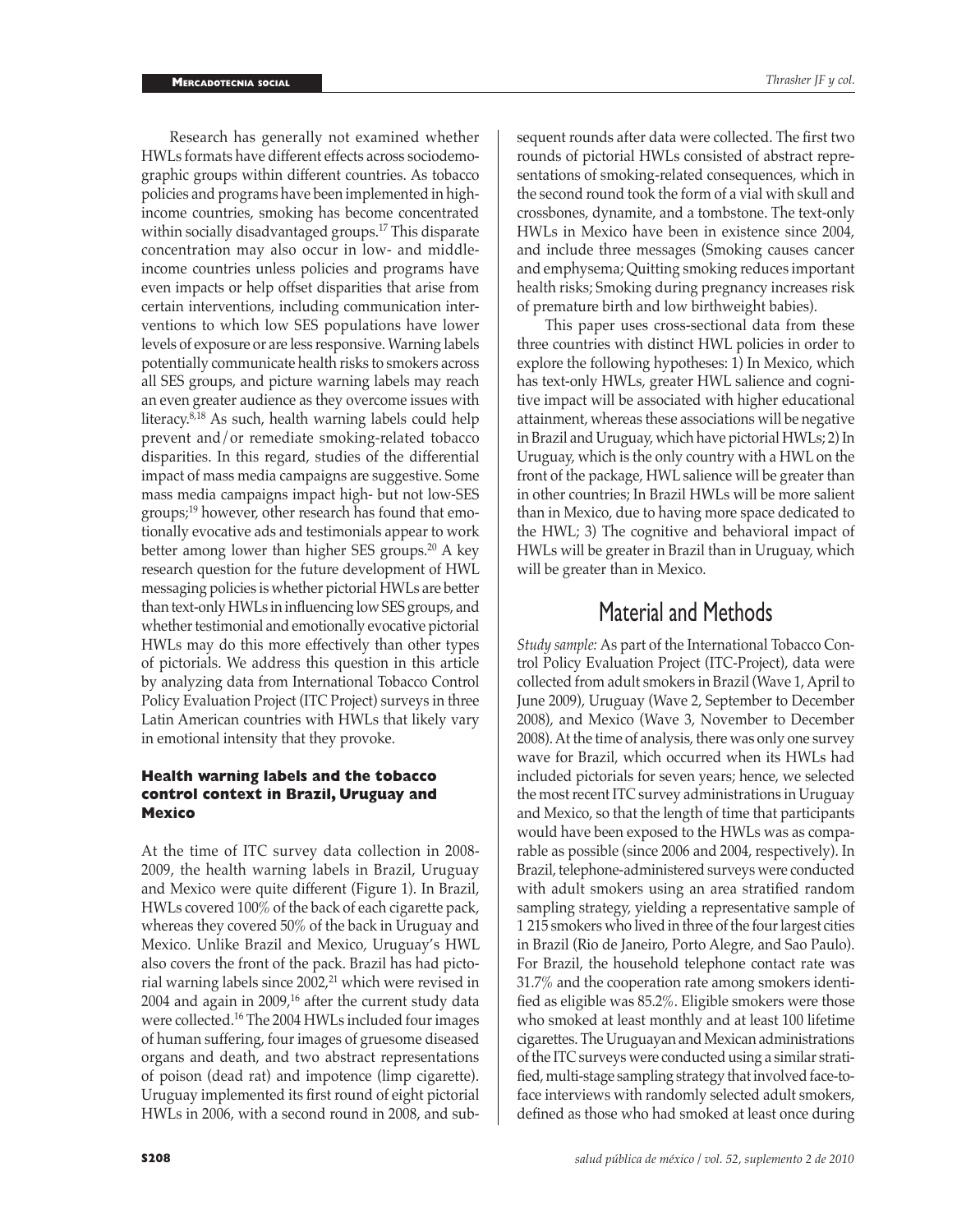the previous week and at least 100 lifetime cigarettes (for details, see Thrasher *et al*., 2009). The wave 1 Uruguayan sample consisted of households in the capital city of Montevideo, where 40% of the countries 3.5 million people live. In Montevideo, 95% of households selected were contacted and 76% of selected smokers agreed to participate. At wave 2 (n=1378), which comprises the analytic sample for the present study, 66% (585/885) of participants were successfully re-interviewed, with replenishment of smokers in Montevideo (n=391) and new samples (n=402) selected using the same procedures in four additional smaller cities (Salto, Maldonado, Durazno, and Rivera), whose population ranged from 30 000 to 100 000. The household enumeration and participation rates in these new cities were 88% and 78%, respectively. People who no longer smoked (n= 85) were excluded from the analytic sample. In Mexico, the wave 1 (2006) sampling frame consisted of households within each of four of the six largest cities in Mexico (Mexico City, Guadalajara, Tijuana, and Ciudad Juárez), but which was expanded at wave 3 (2008) to include three additional cities that are amongst the twelve most populous in Mexico (Monterrey, Puebla, and Mérida). The household enumeration rate at wave 1 was 64% and the cooperation rate among selected participants was 89%. At wave 2 in 2007, 70% (756/1079) were successfully followed up, with replenishment of this sample with 289 randomly selected smokers who lived within the same census tracts where the loss to follow up occurred. The wave 3 sample (n=2010), which comprises the analytic sample for the present study, includes 73% (762/1045) of those followed from wave 2, a replenishment sample of 300 smokers randomly selected from the same census tracts, as well as new samples in three cities (n=813) and in Mexico City (n=135). Household contact and cooperation rates for this new sample were 79% and 70%, respectively. People who were no longer smokers (n= 149) were excluded from the analytic sample. For each country, sampling weights were developed to account for the likelihood of participant selection. To produce more efficient estimates of association,<sup>22</sup> the weights used for model estimation were rescaled to sum to the sample size within each country. Protocols were approved by ethics review boards in each country (INCA, Brazil; Universidad de la República, Uruguay; INSP, México). Before participating, Brazilian smokers provided oral informed consent, while Uruguayan and Mexican smokers provided written informed consent.

# **Measurement**

*Exposure and reactions to health warning labels:* Warning label salience was assessed with two questions: how

often smokers noticed HWLs; and how often they read or looked closely at them. Responses for each were dichotomized (1=*often* or *very often* vs. 0=*never* or *once in a while* in Uruguay and Mexico or *vs*. 0=*never, rarely* or *sometimes* in Brazil). Cognitive impact was assessed with three questions: how much HWLs made participants think about the health risks of smoking; how much HWLs made participants think about quitting; and how often HWLs made them think about quitting. For simple comparative analises, response options were dichotomized (i.e., 0=*none* vs. 1=*a little*, *somewhat*, or *a lot* for the first two questions; 0=*none* or *a little* vs. 1=*a lot* for the third). These three questions were also rescaled to have the same range of responses and averaged together to create a scale, which had good internal consistency in all three countries (alpha=0.77, 0.78, and 0.71 in Brazil, Uruguay and Mexico, respectively). Finally, assessment of behavioral impact of HWL involved asking if, in the last month, health warnings had stopped participants from having a cigarette when they were about to smoke one (i.e., 0=never, 1=at least once).

*Smoking-related variables:* Smokers were asked if they smoke everyday or less frequently (coded as 1 and 0, respectively). Participants were also asked how much smoking had harmed their health, as well as how much they worried that smoking would harm them in the future. Response options for each of these two questions (not at all, somewhat, a lot) were dummy coded, with "not at all" as the reference group. Finally, participants were asked if they had heard of or ever used a toll free quit line.

*Sociodemographics:* Sociodemographic characteristics were assessed with standard questions on sex, age, and educational attainment. Although educational systems vary in each country, a four-level variable was a created that was a meaningful within and across groups. For Brazil, the reported number of years of education were collected and recoded to reflect comparable levels of attainment: primary school or less, 0-4 years; secondary school, 5-8 years; high school, 9-11 years; and university or higher, 12 or more years. For Uruguay and Mexico, categorical variables were recoded to reflect primary school or less, secondary school, high school or technical school, and university or higher. In pooled analyses, differences between countries were assessed with dummy variables that treated Mexico as the referent group. Interactions were tested by multiplying the country dummy variable with the variable of interest.

# **Analysis**

All analyses were conducted using STATA, version 9. Sociodemographics and smoking-related character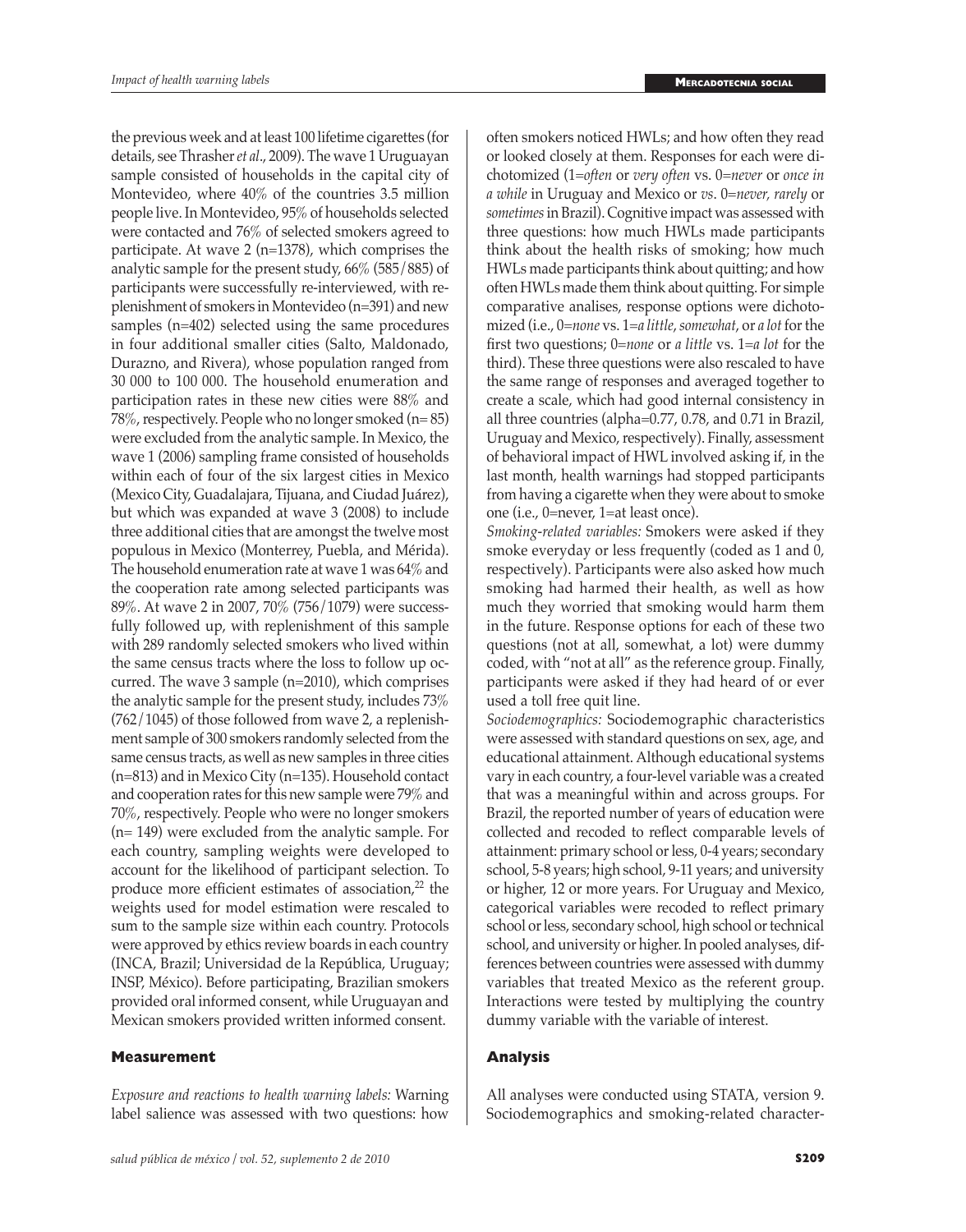istics were assessed without adjusting for the survey design. T-tests and chi-square tests were used to assess differences in these characteristics across countries, without survey adjustment. All other univariate (i.e., health warning label indicators and quit line variables), bivariate, and multivariate analyses involved adjustment for survey design and sampling weights. In models stratified by country, multivariate logistic models were estimated for dichotomous HWL indicators (i.e., salience variables and behavioral impact), and linear regression models for the continuous, cognitive impact HWL scale. In these models, HWL indicators were regressed on sociodemographics, daily smoking, and risk perceptions. In pooled analyses, the same dependent and independent variables were assessed, while also including dummy variables for country and, where appropriate, a variable to express the interaction

between country and the variable of interest. For all analyses, *p*-values <0.05 were used to indicate statistical significance.

# **Results**

Table I shows the characteristics of the analytic samples for this study. The Brazilian sample was slightly older (mean age 44.4) and had higher educational attainment than the Uruguayan and Mexican samples (mean age 40.8 and 40.2, respectively). Participants in Brazil also held stronger beliefs about the harm they had already experienced from tobacco use, with similar levels of perceived harm among Uruguayan and Mexican participants. Brazilian and Mexican participants had comparable expectations about future harms they would experience from smoking, with Uruguayan participants

| Table I                                                                                     |  |
|---------------------------------------------------------------------------------------------|--|
| SAMPLE CHARACTERISTICS AND RESPONSES TO HEALTH WARNING LABELS IN BRAZIL, URUGUAY AND MEXICO |  |

|                                                    |                                                                                                                                                                                            | <b>Brazil</b> | Uruguay     | Mexico       |  |
|----------------------------------------------------|--------------------------------------------------------------------------------------------------------------------------------------------------------------------------------------------|---------------|-------------|--------------|--|
|                                                    |                                                                                                                                                                                            | $(n=1 215)$   | $(n=1 294)$ | $(n=1, 867)$ |  |
| Age <sup>c,f</sup> (mean)                          |                                                                                                                                                                                            | 44.4          | 40.8        | 40.2         |  |
| Malec,d,l (%)                                      |                                                                                                                                                                                            | 57.3          | 49.1        | 61.4         |  |
|                                                    | Primary or less                                                                                                                                                                            | 10.2          | 25.0        | 29.3         |  |
|                                                    | Secondary                                                                                                                                                                                  | 23.2          | 44.4        | 28.7         |  |
| Education <sup>c,f,l</sup> $(\%)$                  | High or technical school                                                                                                                                                                   | 38.5          | 16.5        | 30.2         |  |
|                                                    | Characteristics<br>28.1<br>University or more<br>92.8<br>18.2<br>40.6<br>41.1<br>9.0<br>33.2<br>57.8<br>93.3<br>7.1<br>45.5<br>29.5<br>83.7<br>72.6<br>39.3<br>38.2<br>2.7<br>40.4<br>56.8 | 14.2          | 11.8        |              |  |
| Daily smoker <sup>f,i</sup> (%)                    | Daily                                                                                                                                                                                      |               | 91.1        | 67.2         |  |
|                                                    | Not at all                                                                                                                                                                                 |               | 31.9        | 31.0         |  |
| Smoking has harmed health <sup>c,f</sup><br>$(\%)$ | Some                                                                                                                                                                                       |               | 45.4        | 43.2         |  |
|                                                    | A lot                                                                                                                                                                                      |               | 22.7        | 25.7         |  |
|                                                    | Not at all                                                                                                                                                                                 |               | 15.3        | 7.7          |  |
| Smoking will harm health <sup>c,i</sup><br>$(\%)$  | Some                                                                                                                                                                                       |               | 37.8        | 34.7         |  |
|                                                    | A lot                                                                                                                                                                                      |               | 46.9        | 57.6         |  |
|                                                    | % heard of toll-free quit linec,f,i                                                                                                                                                        |               | 38.7        | 28.6         |  |
| Quit line* (%)                                     | % ever called toll-free quit linec,f                                                                                                                                                       |               | 1.1         | 1.6          |  |
|                                                    | Noticed HWLs often or very often <sup>c,i</sup>                                                                                                                                            |               | 62.3        | 42.9         |  |
|                                                    | Read or looked closely at HWLs often or very oftenci                                                                                                                                       |               | 42.4        | 31.9         |  |
|                                                    | HWLs made you think about harms of smoking <sup>e,f,i</sup>                                                                                                                                |               | 62.9        | 72.3         |  |
|                                                    | HWLs made you think about quittingc,f,i                                                                                                                                                    |               | 47.1        | 57.7         |  |
| Responses to health warning                        | Thought a lot about quitting because of HWLs <sup>c,f,i</sup>                                                                                                                              |               | 5.7         | 12.4         |  |
| labels (HWLs)* (%)                                 | Stopped smoking when about to light a cigarette because<br>of HWLsc,f,i                                                                                                                    |               | 17.0        | 26.3         |  |
|                                                    | Want less HWL information                                                                                                                                                                  |               | 6.8         | 4.3          |  |
|                                                    | Want equal HWL information                                                                                                                                                                 |               | 61.5        | 48.6         |  |
|                                                    | Want more HWL information <sup>c,f,i</sup>                                                                                                                                                 |               | 31.6        | 47.12        |  |

\* Survey-adjusted estimates shown and compared for quitline and HWL-related questions, but not for other questions<br><sup>a</sup> BR vs. UY different at p<0.01; b BR vs. UY different at p<0.05; <sup>c</sup> BR vs. UY different at p<0.001

<sup>a</sup> BR vs. UY different at *p*<0.01; <sup>b</sup> <sup>b</sup> BR vs. UY different at *p*<0.05;

<sup>e</sup> BR vs. MX different at  $p$ <0.05; UY vs. MX different at *p*<0.01; <sup>h</sup> <sup>h</sup> UY vs. MX different at *p*<0.05;

<sup>a</sup> BR vs. UY different at *p*<0.01; b BR vs. UY different at *p*<0.05; e BR vs. MX different at *p*<0.001 different at *p*<0.001; e BR vs. MX different at *p*<0.001<br>d BR vs. MX different at *p*<0.01; b 11Y vs. MX differen UY vs. MX different at *p*<0.001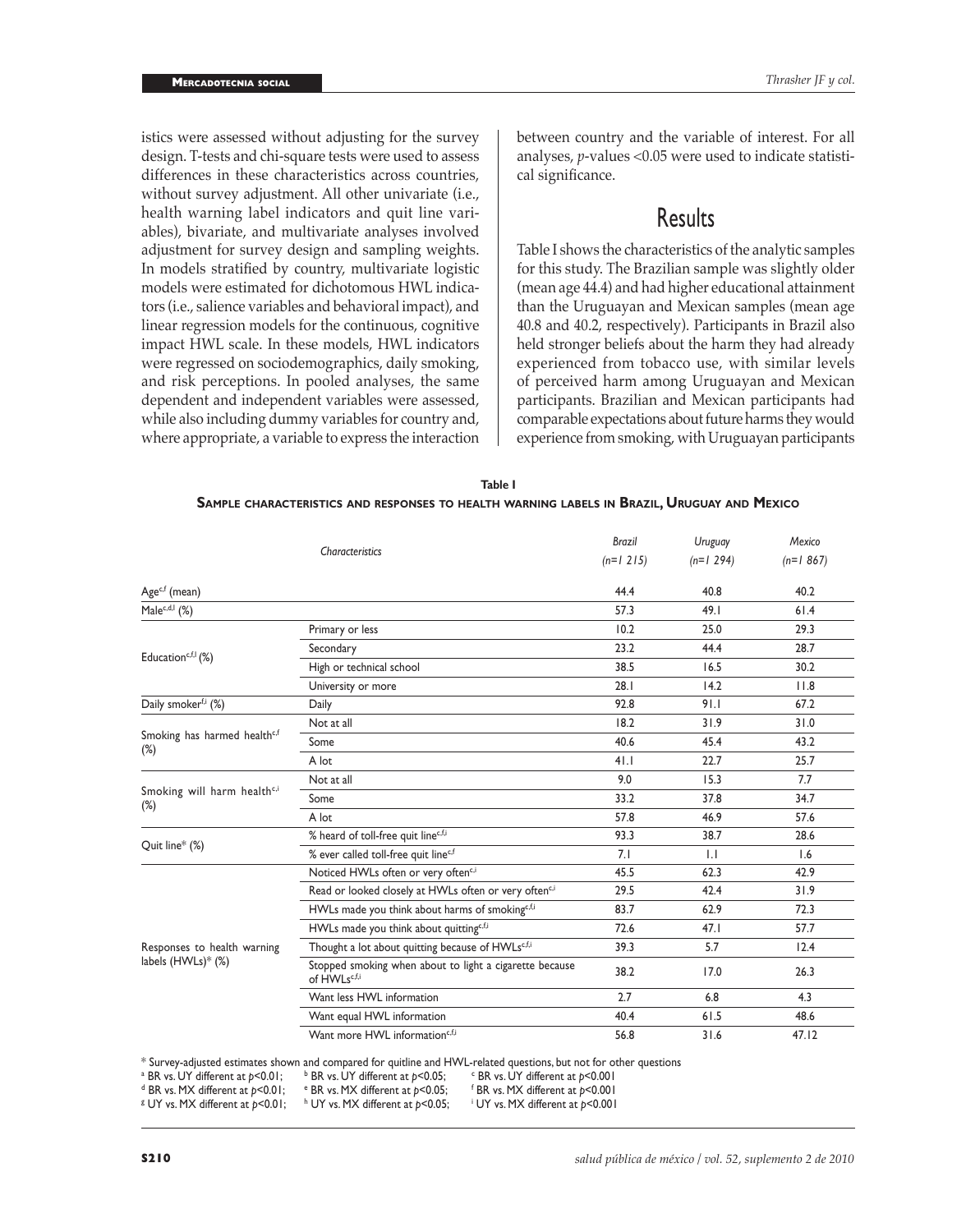indicating lower expectations about future harms. Brazilian participants were much more likely than Uruguayan or Mexican participants to have heard of the quit line (i.e., 93% *vs* 39% and 29%, respectively) and to have called the quit line (7% *vs* 1% and 2%, respectively). When assessing warning label responses, indicators of warning label salience (noticing and reading HWLs often or very often) were significantly higher in Uruguay (62.3% and 42.4%, respectively) than in either Brazil (45.5% and 29.5%, respectively) or Mexico (42.9% *vs*. 31.9%, respectively). However, indicators of cognitive processing and behavioral impact of HWLs were all higher in Brazil (38% to 84%) than in either Uruguay  $(6\%$  to  $63\%)$  or Mexico  $(12\%$  to  $72\%)$ , with Uruguayans indicating lower levels of cognitive impact than Mexicans. Most Brazilian participants also indicated that they wanted more information on HWLs (57%), which was higher than their Uruguayan and Mexican counterparts (32% and 47%, respectively).

# **Noticing and reading/looking at HWLs**

Logistic regression models were estimated to assess factors associated with the noticing and reading/looking at HWLs within and across countries (Table II). In the case of Mexico, educational attainment had a positive, independent association with salience in both models (B=0.14, *p*<0.05; B=0.18, *p*<0.01), whereas education had no statistically significant association with either outcome in Brazil or Uruguay. In the models stratified by country, other sociodemographic and smoking-related variables generally indicated no statistically significant association with HWL salience indicators, or they were associated with one, but not the other outcome. Data were then pooled across countries to assess countrylevel effects and interactions. In the model estimating predictors of noticing HWLs, higher educational attainment was positively associated (B=0.08, *p*<0.05), and those who perceived a lot of future harm from smoking

| Table II                                                                                              |
|-------------------------------------------------------------------------------------------------------|
| MULTIVARIATE LOGISTIC MODELS REGRESSING HEALTH WARNING LABEL SALIENCE INDICATORS ON SOCIODEMOGRAPHICS |
| AND SMOKING-RELATED VARIABLES, BY COUNTRY AND POOLED                                                  |

|                         | Noticed HWLs often or very often |              |                    |                                     |                         |               | Read or looked closely at HWLs often or very often |              |                            |                            |  |
|-------------------------|----------------------------------|--------------|--------------------|-------------------------------------|-------------------------|---------------|----------------------------------------------------|--------------|----------------------------|----------------------------|--|
|                         | <b>Brazil</b>                    | Uruguay      | Mexico             | Pooled1                             | Pooled <sub>2</sub>     | <b>Brazil</b> | Uruguay                                            | Mexico       | Pooled1                    | Pooled <sub>2</sub>        |  |
|                         | OR (95%CI)                       | OR (95%CI)   | OR (95%CI)         | OR (95%CI)                          | OR (95%CI)              | OR (95%CI)    | OR (95%CI)                                         | OR (95%CI)   | OR (95%CI)                 | OR (95%CI)                 |  |
| Age*                    | 0.00                             | $-0.01$      | 0.00               | 0.00                                | $-0.00$                 | $-0.01$       | $-0.01$                                            | 0.01         | 0.00                       | $-0.00$                    |  |
|                         | (0.00)                           | $(0.01)^a$   | (0.00)             | (0.00)                              | (0.00)                  | $(0.01)^{b}$  | (0.01)                                             | (0.00)       | (0.00)                     | (0.00)                     |  |
| Education*              | 0.09                             | $-0.03$      | 0.14               | 0.08                                | $-0.12$                 | 0.06          | $-0.13$                                            | 0.18         | 0.05                       | 0.15                       |  |
|                         | (0.07)                           | (0.08)       | $(0.06)^a$         | $(0.04)^a$                          | $(0.06)$ <sup>a</sup>   | (0.08)        | (0.08)                                             | $(0.06)^{b}$ | (0.04)                     | $(0.06)^a$                 |  |
| Sex                     | 1.09                             | 1.03         | 1.08               | 1.06                                | 1.06                    | 1.09          | 1.14                                               | 1.01         | 1.06                       | 1.07                       |  |
|                         | (0.84, 1.41)                     | (0.74, 1.43) | (0.85, 1.38)       | (0.90, 1.24)                        | (0.91, 1.24)            | (0.81, 1.45)  | (0.83, 1.58)                                       | (0.79, 1.31) | (0.90, 1.26)               | (0.90, 1.26)               |  |
| Daily-non daily         | 0.83                             | 1.1          | 0.92               | 0.94                                | 0.94                    | 1.04          | 0.79                                               | 1.06         | 1.04                       | 1.03                       |  |
| smoker                  | (0.50, 1.37)                     | (0.60, 2.0)  | (0.71, 1.19)       | (0.76, 1.18)                        | (0.75, 1.17)            | (0.59, 1.83)  | (0.47, 1.33)                                       | (0.81, 1.38) | (0.83, 1.30)               | (0.83, 1.29)               |  |
| Smoking has harmed      | 0.86                             | 0.96         | 0.92               | 0.93                                | 0.93                    | 1.24          | 0.75                                               | 0.82         | 0.88                       | 0.88                       |  |
| some vs. none           | (0.59, 1.26)                     | (0.65, 1.41) | (0.69, 1.23)       | (0.76, 1.13)                        | (0.76, 1.13)            | (0.79, 1.95)  | (0.51, 1.10)                                       | (0.61, 1.11) | (0.72, 1.09)               | (0.72, 1.09)               |  |
| Smoking has harmed      | 1.01                             | 1.16         | .4                 | 1.22                                | 1.22                    | 0.95          | 0.83                                               | 1.24         | 0.99                       | 0.99                       |  |
| a lot vs. none          | (0.67, 1.51)                     | (0.72, 1.84) | $(1.01, 1.98)^{a}$ | (0.97, 1.53)                        | (0.98, 1.53)            | (0.58, 1.53)  | (0.54, 1.30)                                       | (0.86, 1.77) | (0.78, 1.25)               | (0.78, 1.25)               |  |
| Smoking will harm       | 1.36                             | 0.9          | 1.08               | 1.06                                | 1.06                    | 0.91          | 1.25                                               | 0.97         | 1.06                       | 1.07                       |  |
| some vs. none           | (0.80, 2.31)                     | (0.54, 1.49) | (0.67, 1.73)       | (0.79, 1.41)                        | (0.80, 1.41)            | (0.49, 1.72)  | (0.77, 2.05)                                       | (0.59, 1.58) | (0.78, 1.44)               | (0.79, 1.45)               |  |
| Smoking will harm a     | 2.04                             | 1.48         | 1.72               | 1.66                                | 1.67                    | 1.72          | 1.95                                               | 1.58         | 1.74                       | 1.75                       |  |
| lot vs. none            | $(1.21, 3.46)^{b}$               | (0.88, 2.49) | $(1.08, 2.75)^{a}$ | $(1.25, 2.21)^c$                    | $(1.26, 2.22)^c$        | (0.92, 3.22)  | $(1.18, 3.23)^{b}$                                 | (0.98, 2.55) | $(1.28, 2.35)^c$           | $(1.29, 2.37)^c$           |  |
| Uruguay vs Mexico       |                                  |              |                    | 2.38<br>$(1.92, 2.94)$ <sup>c</sup> | 2.9<br>$(2.06, 4.09)^c$ |               |                                                    |              | 1.57<br>$(1.27, 1.94)^c$   | 2.22<br>$(1.57, 3.14)^c$   |  |
| <b>Brazil vs Mexico</b> |                                  |              |                    | 0.91<br>(0.75, 1.11)                | 0.9<br>(0.63, 1.27)     |               |                                                    |              | 0.76<br>$(0.62, 0.94)^{b}$ | 0.78<br>(0.54, 1.14)       |  |
| Uruguay*<br>Education   |                                  |              |                    |                                     | 0.85<br>(0.70, 1.04)    |               |                                                    |              |                            | 0.76<br>$(0.62, 0.93)^{b}$ |  |
| Brazil* Education       |                                  |              |                    |                                     | 1.00<br>(0.83, 1.19)    |               |                                                    |              |                            | 0.96<br>(0.79, 1.16)       |  |
| N                       | 190                              | 1160         | 1702               | 4 0 5 2                             | 4 0 5 2                 | 1192          | 1162                                               | 1703         | 4 0 5 8                    | 4 0 5 8                    |  |

\* Estimates shown for age and education are beta coefficients, not odds ratios, and thus, the value of an age or education coefficient under the null hypothesis is 0, not 1

<sup>a</sup> *p*<0.01; b *p*<0.05; c *p*<0.001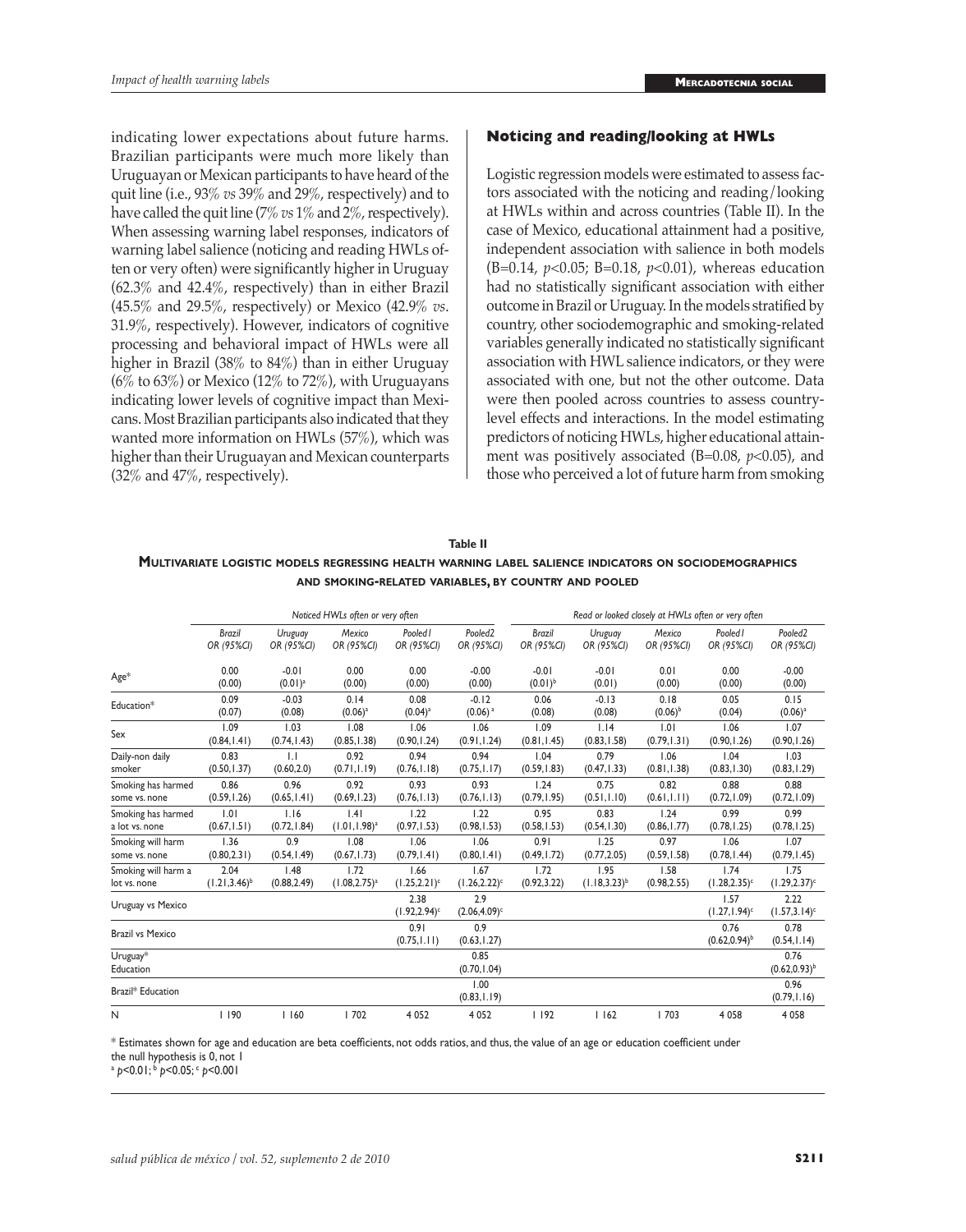were more likely to notice HWLs than those who did not perceive these harms (AOR=1.66). Furthermore, Uruguayans were more likely than Mexicans to notice HWLs (AOR=2.38), with no difference between Mexicans and Brazilians. Tests of interaction between education and country were not significant. In the pooled model to assess predictors of reading HWLs, reading was also significantly higher among Uruguayans than among Mexicans, but a statistical interaction was found between Uruguay and education such that the positive association between education and reading HWLs in Mexico was significantly stronger than the lack of association found in Uruguay.

# **Cognitive impact of HWLs**

Linear regression models were also estimated, regressing the scale of cognitive HWL impact on sociodemographics and smoking-related variables (Table III). In the models stratified by country, education was inversely associated with cognitive impacts in Brazil  $(B = -0.20)$ ,

*p*<0.001), but unassociated in Uruguay and Mexico. Non-daily smokers and those with greatest perceived current and future harms due to smoking were also generally more likely to report cognitive impacts due to HWLs. These relationships maintained statistical significance in the pooled, multivariate model, where Uruguayans were significantly less likely than Mexicans to experience cognitive HWL impacts (B=-0.09, *p*<0.05), whereas Brazilian counterparts were more likely to experience these impacts (B=0.80, *p*<0.001). A second pooled model indicated a statistically significant interaction between Brazil and education, such that the inverse association found between education and cognitive impacts from HWLs was significantly stronger than the lack of association found in Mexico.

#### **Behavioral impact of HWLs**

Finally, logistic regression models were estimated to determine the factors associated with reporting that in the last month, HWLs stopped a participant from

|                         | Multivariate linear regression model of cognitive impact of HWLs |              |            |                                  |                                  | Multivariate logistic regression model of not smoking because of HWLs |                       |                       |                          |                          |
|-------------------------|------------------------------------------------------------------|--------------|------------|----------------------------------|----------------------------------|-----------------------------------------------------------------------|-----------------------|-----------------------|--------------------------|--------------------------|
|                         | Brazil                                                           | Uruguay      | Mexico     | Pooled I                         | Pooled <sub>2</sub>              | <b>Brazil</b>                                                         | Uruguay               | Mexico                | Pooled I                 | Pooled <sub>2</sub>      |
|                         | B(SE)                                                            | B(SE)        | B(SE)      | B(SE)                            | B(SE)                            | OR (95%CI)                                                            | OR (95%CI)            | OR (95%CI)            | OR (95%CI)               | OR (95%CI)               |
| Age                     | 0.00                                                             | 0.00         | 0.00       | 0.00                             | 0.00                             | $-0.01*$                                                              | $0.00*$               | $0.01*$               | $0.00*$                  | $0.00*$                  |
|                         | (0.00)                                                           | (0.00)       | (0.00)     | (0.00)                           | (0.00)                           | (0.01)                                                                | (0.01)                | $(0.00)$ <sup>a</sup> | (0.00)                   | (0.00)                   |
| Education               | $-0.20$                                                          | $-0.05$      | $-0.01$    | $-0.08$                          | $-0.02$                          | $-0.29*$                                                              | $-0.22$ <sup>a*</sup> | $-0.05*$              | $-0.17*$                 | $-0.08*$                 |
|                         | $(0.03)$ <sup>c</sup>                                            | (0.03)       | (0.02)     | $(0.01)^c$                       | (0.02)                           | $(0.08)$ <sup>c</sup>                                                 | (0.10) <sup>a</sup>   | (0.07)                | $(0.05)^c$               | (0.07)                   |
| Sex                     | $-0.03$                                                          | 0.06         | $-0.02$    | $-0.01$                          | $-0.01$                          | 0.84                                                                  | 1.22                  | 0.92                  | 0.98                     | 0.97                     |
|                         | (0.06)                                                           | (0.06)       | (0.04)     | (0.03)                           | (0.03)                           | (0.64, 1.11)                                                          | (0.82, 1.83)          | (0.70, 1.21)          | (0.82, 1.17)             | (0.82, 1.16)             |
| Daily vs. non-daily     | $-0.18$                                                          | $-0.32$      | $-0.22$    | $-0.22$                          | $-0.23$                          | 0.69                                                                  | 0.45                  | 0.74                  | 0.7                      | 0.7                      |
| smoker                  | (0.11)                                                           | $(0.11)^{b}$ | $(0.05)^c$ | $(0.04)$ <sup>c</sup>            | $(0.04)$ <sup>c</sup>            | (0.40, 1.16)                                                          | $(0.25, 0.80)^{b}$    | $(0.56, 0.99)^a$      | $(0.55, 0.89)^{b}$       | $(0.55, 0.89)^{b}$       |
| Smoking has harmed      | 0.18                                                             | 0.01         | 0.09       | 0.08                             | 0.1                              | 1.36                                                                  | 0.97                  | 1.37                  | 1.28                     | 1.29                     |
| some vs. none           | $(0.09)$ <sup>a</sup>                                            | (0.07)       | (0.05)     | $(0.04)$ <sup>a</sup>            | $(0.04)^{b}$                     | (0.86, 2.15)                                                          | (0.59, 1.60)          | (0.98, 1.93)          | $(1.01, 1.63)^a$         | $(1.02, 1.64)^a$         |
| Smoking has harmed      | 0.30                                                             | 0.30         | 0.26       | 0.29                             | 0.29                             | 1.69                                                                  | 1.06                  | 1.39                  | 1.43                     | 1.43                     |
| a lot vs. none          | $(0.10)^{b}$                                                     | $(0.08)^c$   | $(0.07)^c$ | $(0.04)$ <sup>c</sup>            | $(0.04)$ <sup>c</sup>            | $(1.06, 2.70)^a$                                                      | (0.60, 1.86)          | (0.94, 2.07)          | $(1.11, 1.86)^{b}$       | $(1.11, 1.86)^{b}$       |
| Smoking will harm       | 0.47                                                             | 0.39         | 0.10       | 0.31                             | 0.31                             | 1.50                                                                  | 2.38                  | .4                    | 1.68                     | 1.69                     |
| some vs. none           | $(0.13)^c$                                                       | $(0.06)^c$   | (0.08)     | $(0.05)^c$                       | $(0.05)^c$                       | (0.76, 2.97)                                                          | $(1.09, 5.20)^a$      | (0.81, 2.47)          | $(1.15, 2.45)^{b}$       | $(1.16, 2.46)^{b}$       |
| Smoking will harm a     | 1.15                                                             | 0.75         | 0.35       | 0.73                             | 0.71                             | 3.56                                                                  | 5.12                  | 1.43                  | 2.65                     | 2.63                     |
| lot vs. none            | $(0.13)^c$                                                       | $(0.07)^c$   | $(0.08)^c$ | $(0.05)^c$                       | $(0.05)^c$                       | $(1.82, 6.97)^c$                                                      | $(2.43, 10.79)^c$     | (0.83, 2.49)          | $(1.83, 3.83)^c$         | $(1.82, 3.81)^c$         |
| Uruguay vs Mexico       |                                                                  |              |            | $-0.09$<br>$(0.04)$ <sup>a</sup> | $-0.03$<br>(0.06)                |                                                                       |                       |                       | 0.65<br>$(0.50, 0.83)^c$ | 0.74<br>(0.51, 1.09)     |
| <b>Brazil vs Mexico</b> |                                                                  |              |            | 0.80<br>$(0.04)$ <sup>c</sup>    | 1.13<br>$(0.07)$ <sup>c</sup>    |                                                                       |                       |                       | 2.01<br>$(1.62, 2.49)^c$ | 2.79<br>$(1.94, 3.99)^c$ |
| Uruguay* Education      |                                                                  |              |            |                                  | $-0.04$<br>(0.03)                |                                                                       |                       |                       |                          | 0.89<br>(0.70, 1.13)     |
| Brazil* Education       |                                                                  |              |            |                                  | $-0.20$<br>$(0.04)$ <sup>c</sup> |                                                                       |                       |                       |                          | 0.81<br>$(0.67, 0.98)^a$ |
| N                       | 1183                                                             | 1146         | 1692       | 4 0 0 8                          | 4 0 0 8                          | 1193                                                                  | 1158                  | 1705                  | 4 0 5 6                  | 4 0 5 6                  |

**Table III Multivariate regression models of cognitive and behavioral impacts of health warning labels on sociodemographics and smoking-related variables, by country and pooled**

\* Estimates shown for age and education are beta coefficients, not odds ratios, and thus, the value of an age or education coefficient under the null hypothesis is 0, not 1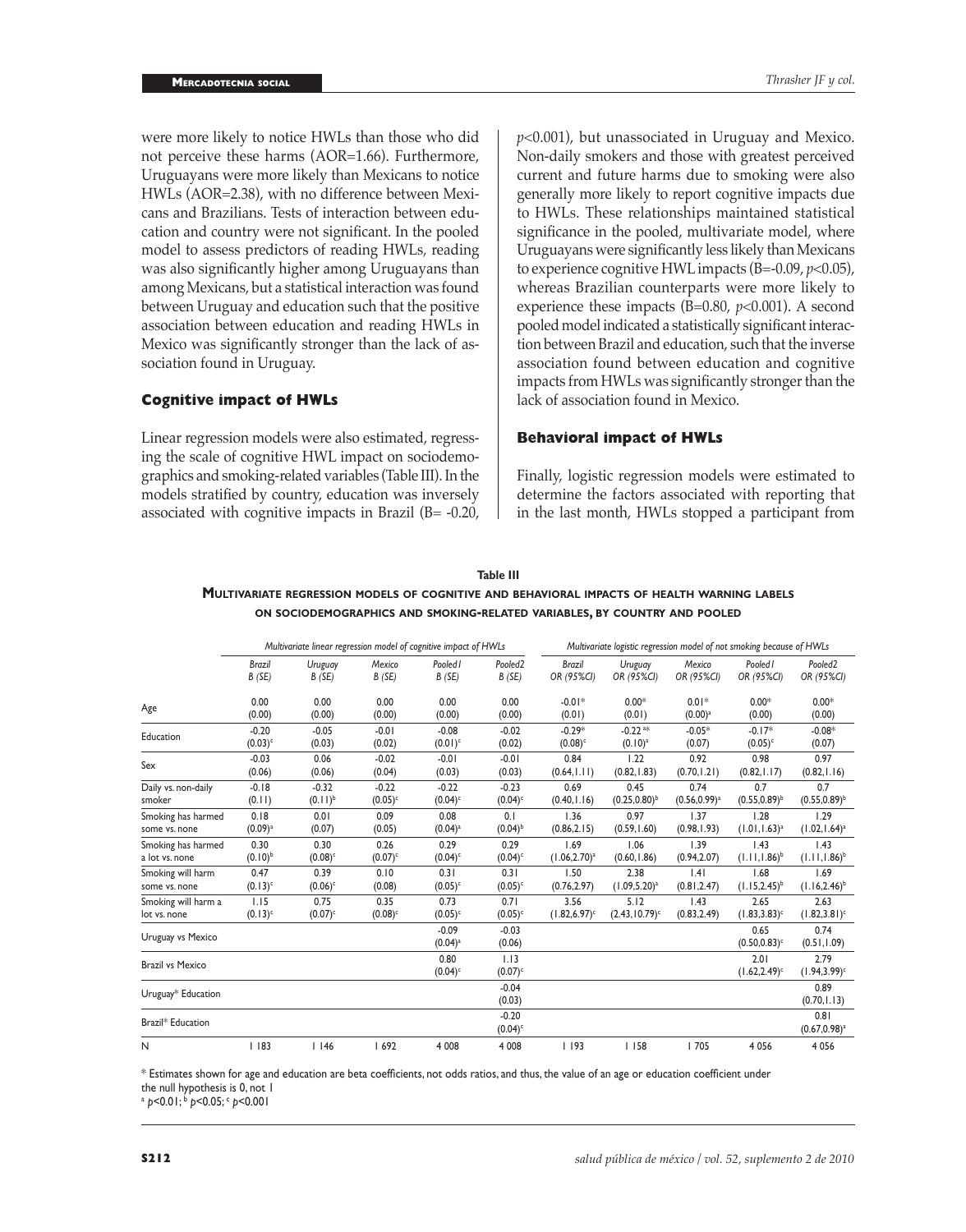smoking a cigarette when he was about to light one (Table III). Results were generally consistent with those found for the models estimating factors associated with the cognitive impact of HWLs, including the inverse association with education in Brazil (B=-0.29, *p*<0.001) although this was also found for Uruguay (B=-0.20, *p*<0.05). In pooled models, Uruguayans were less likely, and Brazilians more likely than Mexicans to report this outcome ( $AOR_{UV \text{ vs } MX}=0.65$ , p<0.001;  $AOR_{BR \text{ vs }MX}=2.01$ , *p*<0.001). In the model that tested interactions between country and educational attainment, results indicated that the inverse association between education and behavior in Brazil was significantly different from the lack of association found in Mexico.

# **Discussion**

The results from this study confirmed key study hypotheses. The salience of HWLs, as indicated by noticing and reading or looking closely at the package, was significantly higher in Uruguay than in either Brazil or Mexico. The length of time since introduction of the newest round of HWLs in each country may help explain the greater salience in Uruguay, as attention to HWLs "wears out" over time, $7$  and they were introduced only 2 years prior to data collection in Uruguay, compared to 4 and 5 years prior in Mexico and Brazil, respectively. However, the greater salience of Uruguayan HWLs is also likely due to its being the only country with HWLs on both the front and back of the pack. The history of tobacco packaging confirms this contention, as a key innovation in cigarette marketing involved the display of brand imagery on both sides of the pack in order to communicate this imagery as frequently as possible.23,24 Hence, countries should follow WHO-FCTC guidelines for implementing prominent HWLs on all primary surfaces of the pack.25

The salience of text-only Mexican and pictorial Brazilian HWLs was comparable, suggesting that the salience of pictorial HWLs can be reduced to that found for text only HWLs when covering only one side. Other studies have also found equivalent salience of pictorial (Canada and Australia) and text only (United Kingdon) HWLs when they are similarly prominent on both the front and back of the pack.<sup>7,9</sup> However, the argument in favor of pictoral HWLs is bolserted by our finding that educational attainment was positively associated with salience in Mexico, but unassociated either Brazil or Uruguay. Text-only HWLs, like those in Mexico, may be more likely to be noticed and read by people at higher levels of educational attainment; thus, text-only HWLs may be less effective with more socioeconomically disadvantaged smokers. Indeed, the potential to overcome health literacy issues is one of the key advantages of pictorial warnings over text-only warnings.

Our results also suggest that the Brazilian strategy of using depictions of human suffering and gruesome bodily impacts of smoking on its HWLs had a greater cognitive and behavioral impact than either the abstract imagery used in Uruguay or the text-only HWL format used in Mexico. This is consistent with experimental research,<sup>14</sup> although it has not been studied before in surveys because countries' pictorial HWL systems have not been distinct enough to allow for such a comparison.<sup>9</sup> The abstract imagery used in Uruguay appears to have generated even lower cognitive and behavioral impacts than the text-only Mexican HWLs. Another key finding concerns the inverse association between educational attainment and cognitive and behavioral impacts of HWLs in Brazil and Uruguay, but not in Mexico. In pooled analyses, statistically significant interactions involving education and country suggest that this inverse association is significantly different in Brazil when compared to Mexico - in other words, testimonial and gruesome imagery appears to do a better job of communicating risks and promoting thoughts about quitting to smokers with lower educational attainment than those with higher attainment. This is consistent with other studies of mass media campaigns to promote cessation.20 Hence, HWL images that depict the gruesome nature of tobaccorelated disease and those that depict the concrete human suffering from smoking-related consequences may help offset smoking-related disparities across SES groups or, in the case of countries that are only beginning to experience the tobacco epidemic, prevent them from even happening.

In general, Brazilian smokers had higher perceived current and future harms due to smoking, perhaps reflecting the country's longer tobacco control program when compared to Mexico and Uruguay. Our results also indicate that the Brazilians were more likely than Uruguayans or Mexicans to be aware of (93% *vs* 39% and 29%, respectively) and to have used (7% *vs* 1% and 2%, respectively) telephone-based cessation assistance, which is advertised in all Brazilian tobacco control media campaigns and HWLs, but only in media campaigns in Mexico and Uruguiay. Across all three countries, however, those who perceived greater future consequences from smoking were also more likely to respond to HWLs, whether examined in terms of HWL salience, cognitive impact, or behavioral impact. These crosssectional data do not allow determination of whether HWLs generate these concerns about future harm or whether this predisposition contributes to selective attention to HWLs. Longitudinal analyses are needed to determine how HWLs contribute to and interact with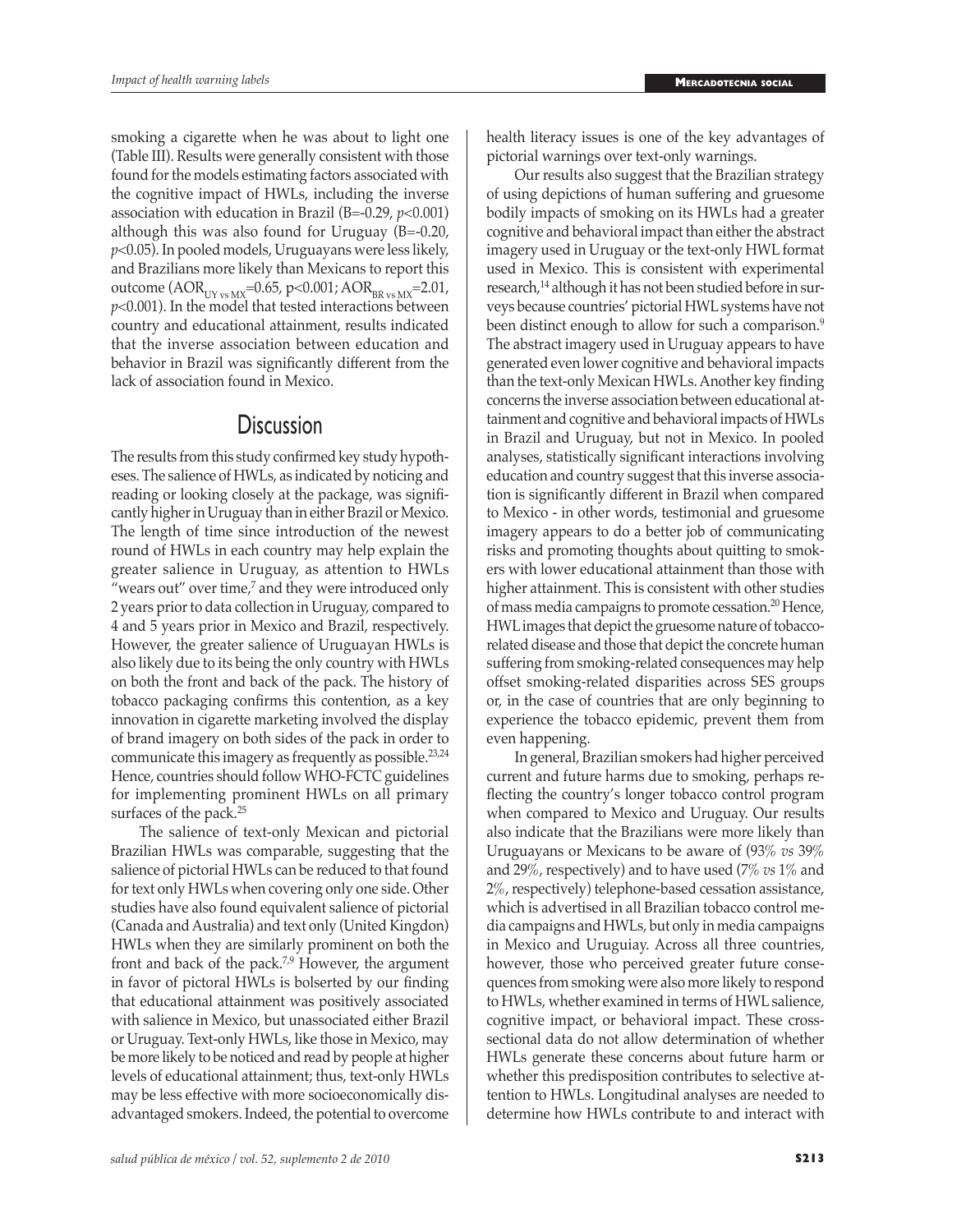these perceptions to promote downstream quit attempts. Indeed, a clear determination of the public health impact of different HWL strategies will come from examining their impact on consumption, including quitting.

Although the study results are suggestive of the greater impact of front-of-pack HWLs and the use of emotionally evocative imagery, our interpretations should be tempered by a few additional observations. First of all, HWL characteristics varied in size and positioning, as well as in content. Conclusions about the greater cognitive and behavioral impact of Brazilian than Uruguayan HWLs may be partly explained by Brazilian HWLs covering 100% of the back of the pack, instead of 50% of each side. However, our conclusions regarding the greater effectiveness of the Brazilianstyle pictorial HWLs are supported by our finding that Uruguayan content had lower cognitive and behavioral impacts than even the Mexican text-only HWLs that covered less surface area (50% of the back) than Uruguayan labels. Furthermore, this difference was detected in spite of the overall greater salience of Uruguayan labels. Nevertheless, further research should be conducted to determine whether the imagery of human suffering has a greater impact than gruesome diseased organs, or whether there are synergies between the two that would not be obtained if either one or the other strategy was adopted by itself.

The internal validity of the study may have been compromised by a number of issues, including slightly different response options offered for some variables. Our use of educational attainment as an indicator of SES is incomplete and may not adequately represent this concept. Nevertheless, educational attainment is a reasonable indicator of literacy and the impact of pictorials among populations with low literacy has not been examined previously. In the case of Uruguay and Mexico, whose first wave was fielded around the same time, researchers worked to develop consistent and harmonized translations to reduce measurement biases introduced by survey translation; however, Brazil did not undergo this process as it entered the study at a later date, potentially biasing results in un predictable ways. Differing data collection modes (i.e., telephoneadministered in Brazil and face-to-face in Uruguay and Mexico) may have also biased results. Although the coverage of phone lists in Brazil is quite high (São Paulo 77%, Rio de Janeiro 75,2% and Porto Alegre 86,6%.),<sup>26</sup> smokers without landlines are likely to be from lower SES groups and may respond differently to HWLs than the smokers with lower educational attainment in our sample. Finally, the Brazilian sample included monthly smokers, whereas the Uruguayan and Mexican samples excluded those who smoked less than weekly. However,

very few Brazilians smoked monthly, but not weekly, and these few ar unlikely to influence results.

Further research should also account for how smokers' responses to HWLs interact with other features of the tobacco control environment. Cross-country differences in tobacco control environments and histories of education about tobacco could help account for our findings; however, we focused our attention on theorybased mediators of HWL impacts on behavior in order to help rule out this possibility.27 Finally, despite the population-based nature of our samples, non-response may have biased the generalizability of our results to the broader population within each country.

Overall, this study confirms WHO Article 11 implementation guidelines that countries should have HWLs that prominently occupy both principal display areas of cigarette packages and include pictorial imagery.25 Article 11 guidelines suggest that "culturally appropriate pictures" be used, without further specification. Our results suggest that pictures should include emotionally engaging imagery that illustrates negative consequences, using images of diseased organs or of human suffering. HWLs in each of the three countries have changed or are about to change in ways that will further inform the further evolution of Article 11. In 2009, Brazil implemented a set of HWL images found to promote extreme negative emotions and aversion.<sup>16</sup> Since 2009, Uruguay includes more gruesome imagery, and the pack space dedicated to HWLs has increased to 80% on the front and back. In September 2010, Mexico will implement pictorial HWLs that primarily emphasize the health and emotional consequences of smoking on important others. Furthermore, the pictorials will appear on the upper 30% of the front of the pack, with 100% of the back dedicated to only text. Like Uruguay, Mexico can renew HWL content on an annual basis. The impact of the periodicity of HWL rotation is not well understood. Longitudinal data from the ITC survey will help understand the impacts of these changes so that other countries can learn from these experiences.

# *Declaration of conflicts of interest*

We declare that we have no conflicts of interest.

# **Acknowledgements**

Funding for data collection and analyses on this study came from Consejo Nacional de Ciencia y Tecnología (CONACyT Convocatoria Salud-2007-C01-70032), with additional funding for analysis provided by the National Cancer Institute (P01 CA138389) and an un-